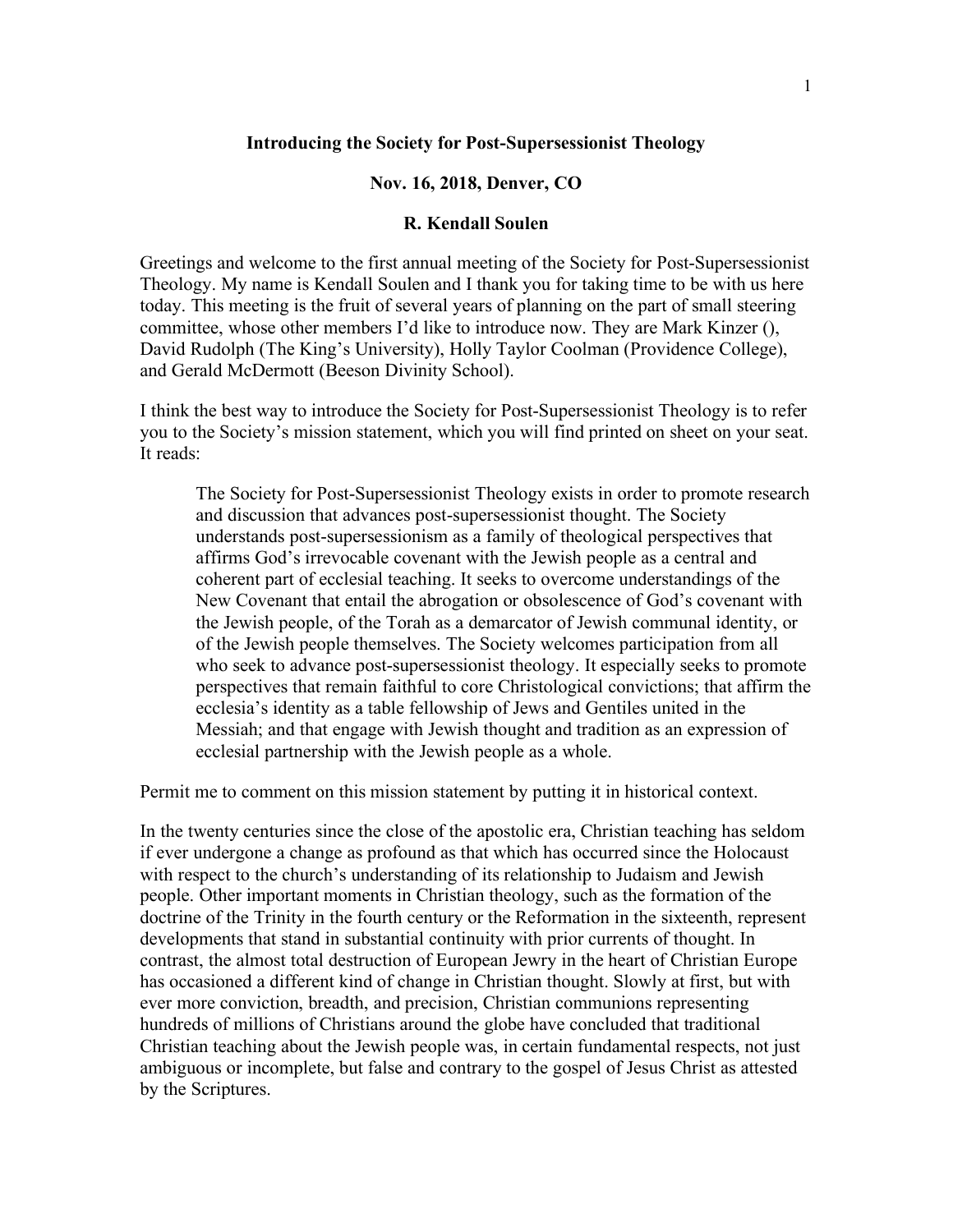Like many conversions, the Christian effort to learn to speak "what is right" about the church's relation to Judaism and the Jewish people has occurred gradually, unfolding not all at once but proceeding rather step by step. Although no doubt a simplification of a vastly more complex reality, it is possible to distinguish three broad stages in the development of Christian theology since the Holocaust: a period of "Repentance and Awakening" (1948-1968), "Lamentation and Experimentation" (1968-2000), "Reaffirmation and Integration" (1990 - ).

Repentance and Awakening (1945-1968)

Just five months after the end of the Second World War, the Council of the Protestant Church in Germany (*Evangelische Kirche in Deutschland*) adopted a statement that has come to be known as the "Stuttgart Declaration of Guilt." Acknowledging that "through us endless suffering has been brought to many peoples and countries," the document offers a forthright confession of sin: "We accuse ourselves for not witnessing more courageously, for not praying more faithfully, for not believing more joyously, and for not loving more ardently."<sup>1</sup> In April 1948, the Synod of the Evangelical Lutheran Church of Saxony adopted a "Declaration of Guilt toward the Jewish People" in which it confessed complicity in "the persecution of Jews, including even Christian Jews," and petitioned God "for the forgiveness of sins against the Jewish people, committed or tolerated."2 These statements exude a spirit of sincere repentance, rooted in a forthright acknowledgement of the suffering caused by the church's failings. At the same time, it is noteworthy that they implicitly trace the horrors of the Holocaust to *failings of conduct*  rather than to *errors of teaching* on the part of Christians. In fact, the first statement does not expressly mention the Jews at all, but speaks instead of the suffering inflicted on peoples generally.

Arguably, repentance, no matter how sincere, cannot be fully genuine or effective apart from an effort to understand the true proportions of the wrong that has been done. In the case of the Holocaust, this has required Christians to come to grips with the role that church *teaching* has historically played in justifying anti-Jewish sentiment. Credit for prompting this awakening among Christians goes in considerable measure to a handful of historians whose work on the ancient roots of Christian anti-Judaism became well known in the 1950's and 1960's, such as James Parkes (1896-1981) and Jules Isaac (1877-1963). These courageous scholars opened the eyes of the churches to the ways in which that Christian teaching had provided a theological rationale for the persecution of Jews down through the ages. Isaac, a French professor of history, lost several members of his family to the Nazis, and wrote much of his groundbreaking 600-page study *Jesus and Israel* while on the run, hiding in farms and at the homes of sympathetic priests or ministers.<sup>3</sup> Parkes and Isaac demonstrated how countless Christian theologians, including many of the first rank, had cultivated a "teaching of contempt" (Isaac) toward Jews, charging them with collective guilt for the crime of deicide (Melito of Sardis, Augustine, Chrysostom, Luther) and with implacable enmity against both God and humankind (Justin Martyr, Tertullian, Jerome). They demonstrated, too, the fateful role played by the teaching that God's ancient promises to the Jewish people were no longer in effect, having been abrogated by God on account of Israel's sins, or rendered obsolete by the coming of Christ.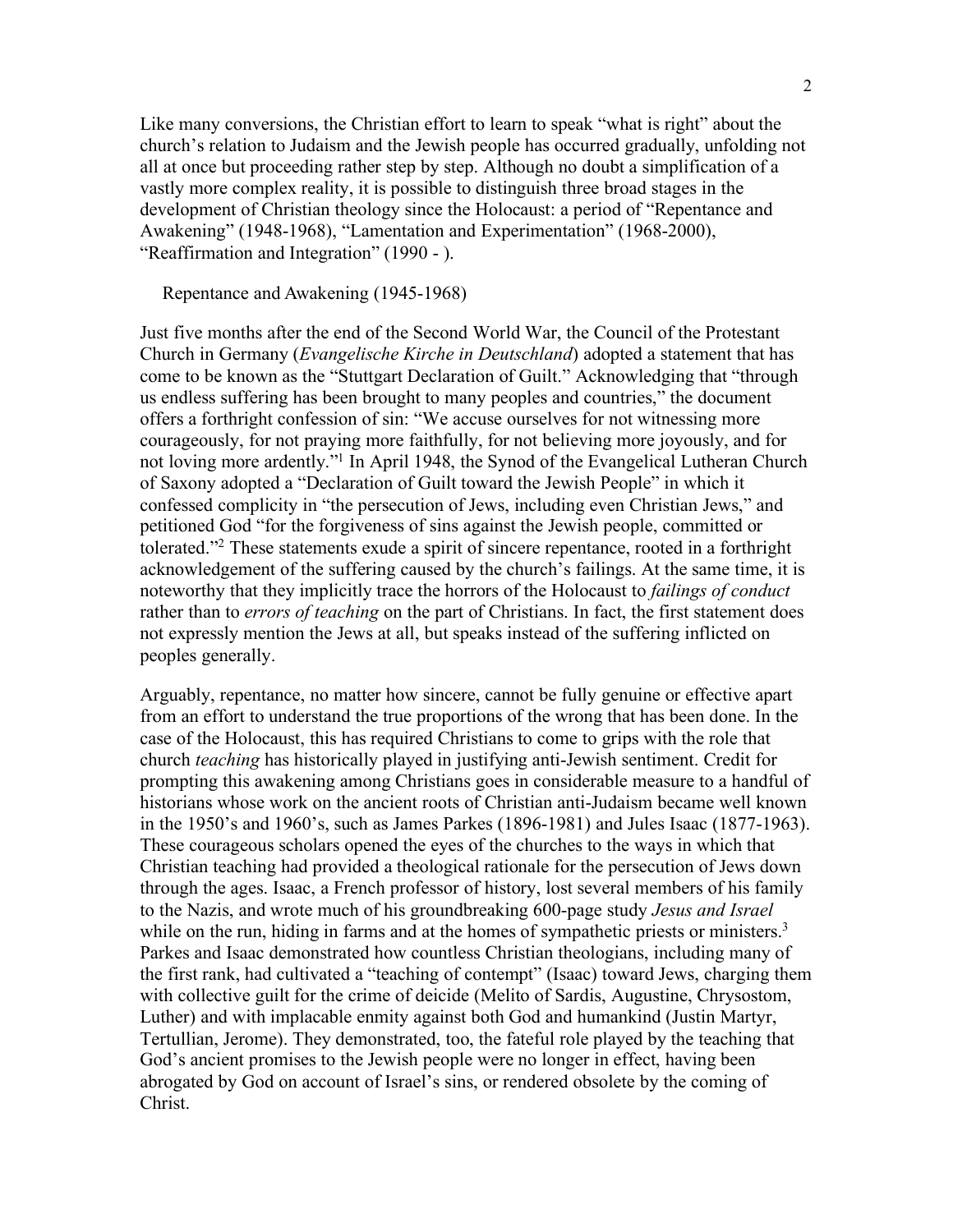This last teaching is commonly be known today as "supersessionism." It maintains that God's covenant with Israel has been abrogated or rendered obsolete in the Christian era, and that the church alone is the people of God in the present day. Supersessionism was assumed almost universally by Christian theologians prior to WWII, and was still widely maintained in its immediate aftermath. Against this backdrop, it is possible to glimpse something of the epochal significance of Vatican II's statements on Judaism, which were informed in part by the historical scholarship of Jules Isaac and others. In *Lumen Gentium* (1964), the Council implicitly rejected the teaching of supersessionism. Citing Paul's words in Romans 11:28-29 (and without the otherwise plentiful citations of the church fathers), it affirmed that "in view of the divine choice, they [the Jews] are a people most dear for the sake of the fathers, for the gifts of God are without repentance." Similarly, in *Nostra Aetate* (1965), the Council explicitly rejected the root of the "teaching of contempt," stating that the crucifixion "cannot be blamed upon all the Jews then living, nor upon the Jews of today." With these brief statements, the Council achieved nothing less than a radical renewal of the starting point of a Christian theology of Judaism and the Jewish people.

At the same time, it must be admitted that while Vatican II laid the foundation for a renewed Christian theology of Judaism, it did not develop its implications, but rather embedded its brief statements on the Jewish people in what was otherwise a largely traditional account of the economy of salvation. In this respect, there is marked similarity between the theology of Judaism found in the documents of Vatican II and that of the Swiss theologian Karl Barth (1886-1968). Among Protestant theologians during the fateful years of 1933-1945, Barth was almost alone in his tireless affirmation that the Jewish people remain, today and always, the elect people of God. Yet even in Barth's case, the affirmation of God's fidelity to his covenant with Israel remains cloaked in what was in many respects a very traditional, and very troublesome, Christian theology of Judaism.

Lamentation and Experimentation (1968-1990)

By the late 1960's, Christian theology's first tentative steps toward a renewed theology of Judaism were overtaken by a fresh sense of urgency and radicality, fueled in part by the emergence of ferocious critique from Jewish writers frustrated with the church's glacial pace of change. Writing in disappointed reaction to the slender scope of Vatican II's statement on Jews, Eliezer Berkovits drew a "straight line" between fourth century Christian polemic against Jews and the Holocaust. "What was started at the Council of Nicaea was duly completed in the concentration camps and the crematoria." He went on to demand, "All we want of Christians is that they keep their hands off us and our children<sup>"4</sup>

Around this time, too, the Holocaust itself became the explicit subject of theological reflection after having been cloaked in relative silence for nearly a quarter of a century. Many noteworthy Jewish works on the Holocaust appeared in a span of some fifteen years, including Richard Rubenstein's *After Auschwitz: Radical Theology and Contemporary Judaism* (1966), Eliezer Berkovits *Faith after the Holocaust* (1973), Emil Fackenheim *The Jewish Return into History: Reflections in the Age of Auschwitz and a*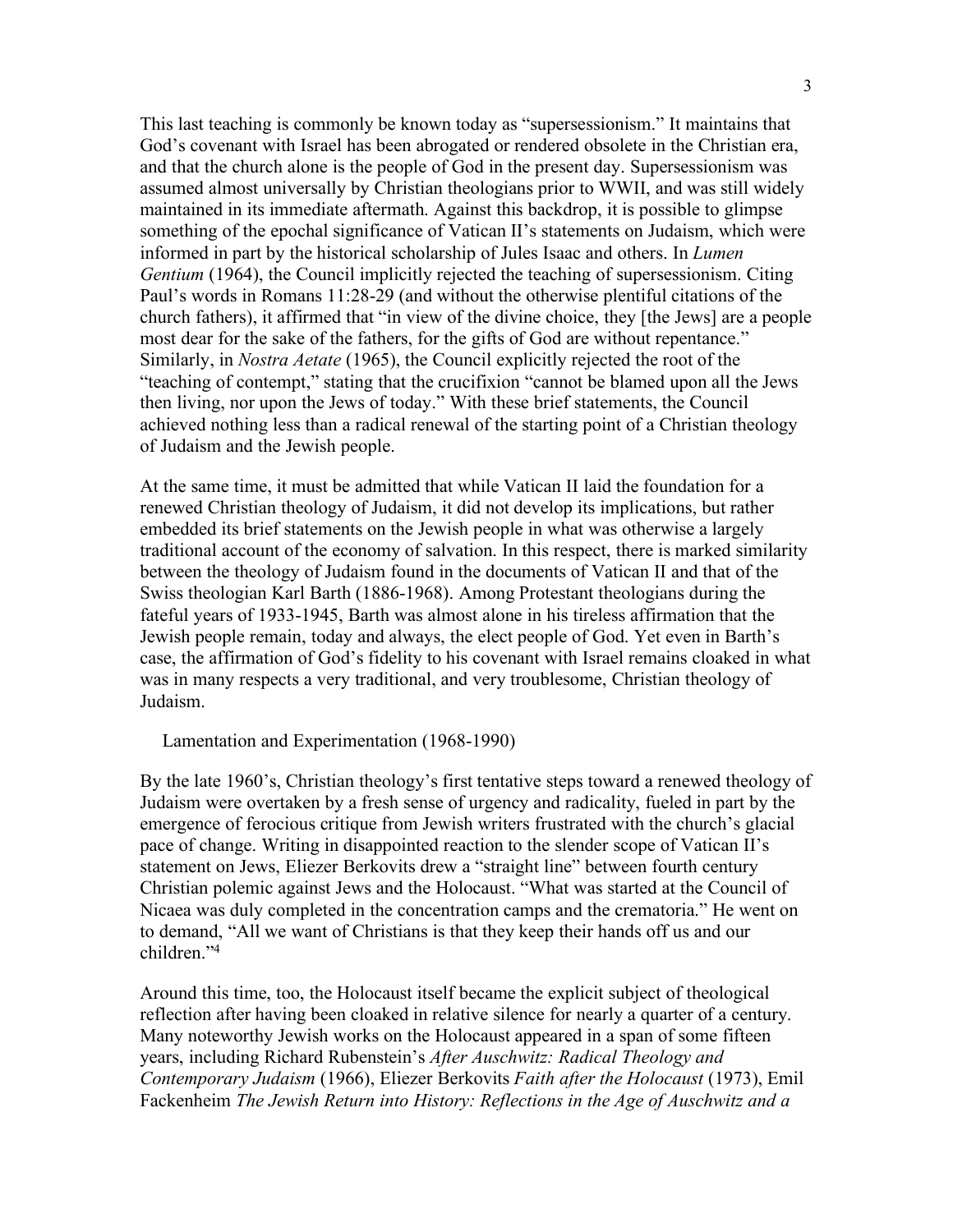*New Jerusalem* (1978) Arthur Cohen *The Tremendum: A Theological Interpretation of the Holocaust* (1981). Notable Christian reflections on the Holocaust followed soon thereafter, including Harry James Cargas, ed. *When God and Man Failed: Non-Jewish Views of the Holocaust* (1981) and Elisabeth Schussler Fiorenza and David Tracy, eds. *The Holocaust as Interruption* (1984). A recurrent theme of these works is that the enormity of the evil perpetrated in the Holocaust renders traditional ways in which Jews and Christians have made theological sense of evil and suffering inadequate (e.g., suffering as chastisement sent by God). Accordingly, faith, if it is to have a future, must be prepared to venture down radically new paths.

The same spirit of radical critique and experimentation is also characteristic of important Christian theologies of Judaism that appeared in the same era. Two important examples are Rosemary Radford Ruether's *Faith and Fratricide: The Theological Roots of Anti-Semitism* (1974) and Paul van Buren's trilogy *A Theology of the Jewish-Christian Reality*  (1987-88).

Prior to the appearance of Ruether's *Faith and Fratricide*, both Jewish and Christian scholars tended to agree that Christian supersessionism and anti-Judaism were later corruptions of the original Christian point of view (see even Berkovits comment above). Striking at the root of this consensus, Ruether argued that far from being a later corruption of Christian faith, anti-Judaism springs directly from the confession that Jesus of Nazareth is the promised Messiah of Israel and Son of God. Christian anti-Judaism is nothing other than "the left hand of Christology." In Ruether's view, the early Christian movement erred by "historicizing the eschatological," that is, by conceiving of God's action in Jesus Christ as eschatologically decisive for all people in all times and places. Today Christians should be content to understand Christ as the principle of salvation that informs their own community, while recognizing the equal legitimacy of other communities organized around different principles of salvation. Ultimately, then, Ruether urges Christians, and by implications adherents of other religions, to embrace a theology of religious pluralism as the surest way of freeing religious faith from the dangers of violent rivalry.

Paul M. van Buren's *A Theology of the Jewish-Christian Reality* is another bold theological experiment that, like Ruether's *Faith and Fratricide*, effectively rules out a central claim of historic Christianity, namely, the universal saving significance of Jesus Christ.1 But whereas Ruther does this in a way that *loosens* Christianity's bond to Judaism, making them equal peers within the community of world religions, van Buren does so in a way that *tightens* that bond. Van Buren's work represents a Christian appropriation of a viewpoint first developed by the Jewish theologian Franz Rosenzweig in his work *The Star of Redemption* (1921). <sup>5</sup> Conceived in the trenches of WWI, *The Star of Redemption* proposes that the Jewish people and the church are related to each other like a star and its rays. The task of the Jewish people is simply to be what it has been made by God, and in this way to form the kernel of the star at the center of God's plan for creation. It belongs to the essence of the church, in contrast, to be comprised, not of Jews, but of gentiles drawn from many nations, who, though originally submerged in pagan myth, are drawn to God the Father through Jesus Christ. Following Rosenzweig, van Buren argues that God's act in Jesus Christ represents a new step in the history of the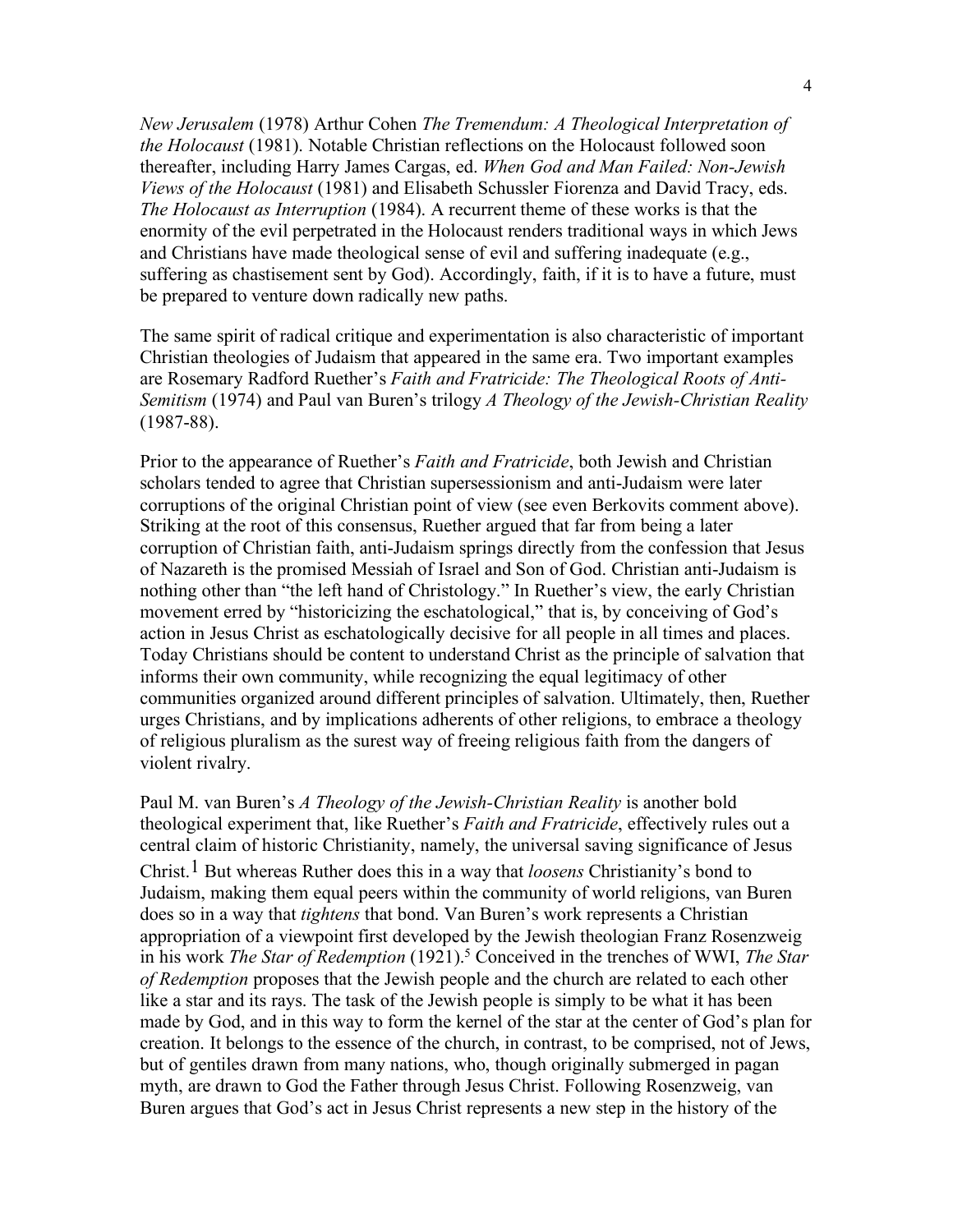LORD's covenant with Israel and creation, whereby God establishes a way for *gentiles* to worship the God of Israel. Jesus Christ's salvific significance does not consist in his relationship to Jews, who already stand in immediate relation to God the Father, but rather in his relationship to gentiles, who are drawn by him to worship the God of the Jews. Although early Christians expected the church to be a community of both Jews and gentiles, history has shown that Jewish followers of Christ are unessential to the existence of the church. Today the church must be prepared to accept this unexpected (but now irrevocable) development as guided by the providential hand of God. Christians should confess that God "has provided two ways for walking in His Way, one for the Jews and one for the gentiles."6 Like Ruether, then, van Buren in effect comes to the conclusion that Christian faith can free itself from its bitter legacy of anti-Judaism only by rejecting the church's historic affirmation of the universal saving significance of Jesus Christ.

Rededication and Integration (1990 - )

In recent decades, the contours have begun to emerge of what might be called a "thirdgeneration" post-supersessionist Christian theology have begun to emerge. The animating spirit of this "third-generation" approach is aptly captured by Peter Ochs (1950-) in his work *Another Reformation: Postliberal Christianity and the Jews* (2011), where he writes "[T]here is a way for Christians to rededicate themselves to the gospel message and to classical patristic doctrines of the church without at the same time revisiting classical Christian supersessionism."7 Ochs substantiates the thesis by offering detailed examinations of the work of a number of theologians whose work is characteristic of the "third generation" of post-Holocaust theology, including George Lindbeck (1923-2018), Robert W. Jenson (1930-2017), Stanley Hauerwas (1940-), and David F. Ford (1948-). A common thread that Ochs discerns in these theologians is the conviction that it is possible for Christian theology to transcend Rosemary Ruether's "either-or choice" of affirming classical Christology *or* freeing [itself] of the evils of supersessionism. As a mainstream Jewish theologian and philosopher, Ochs finds reason to welcome the Christian effort to overcome this "either-or" because it implies that Jews need not wait for Christianity to abandon its own deepest theological commitments before dismantling its historic anti-Jewish bias, a wait whose hope might well never be realized.

In my estimation, The Society for Post-Supersessionist Theology is best understood as an expression of the spirit that animates the "third-generation" of post-supersessionist theology. As the range of theologians discussed by Ochs indicates, and as the Society's "Mission Statement" affirms, this approach to post-supersessionist theology is not a single homogenous viewpoint, but rather a varied and partly conflicting family of theological perspectives. And indeed, the Society welcomes the participation of all who seek to contribute to the project of nurturing post-supersessionist theology. At the same time, the Society is especially desirous of doing so in a way that synthesizes elements of the two earlier stages of post-supersessionist theology. Like Karl Barth and the documents of Vatican II, the Society is especially committed to advancing theological perspectives that affirm *both* the irrevocability of God's covenant with the Jewish people *and* the universal saving significance of God's action in Jesus Christ, encompassing both Jews and gentiles. In this respect, the Society may be said to *rededicate* itself to two cardinal truths which St. Paul affirms in Romans 9-11, both of which are rooted in one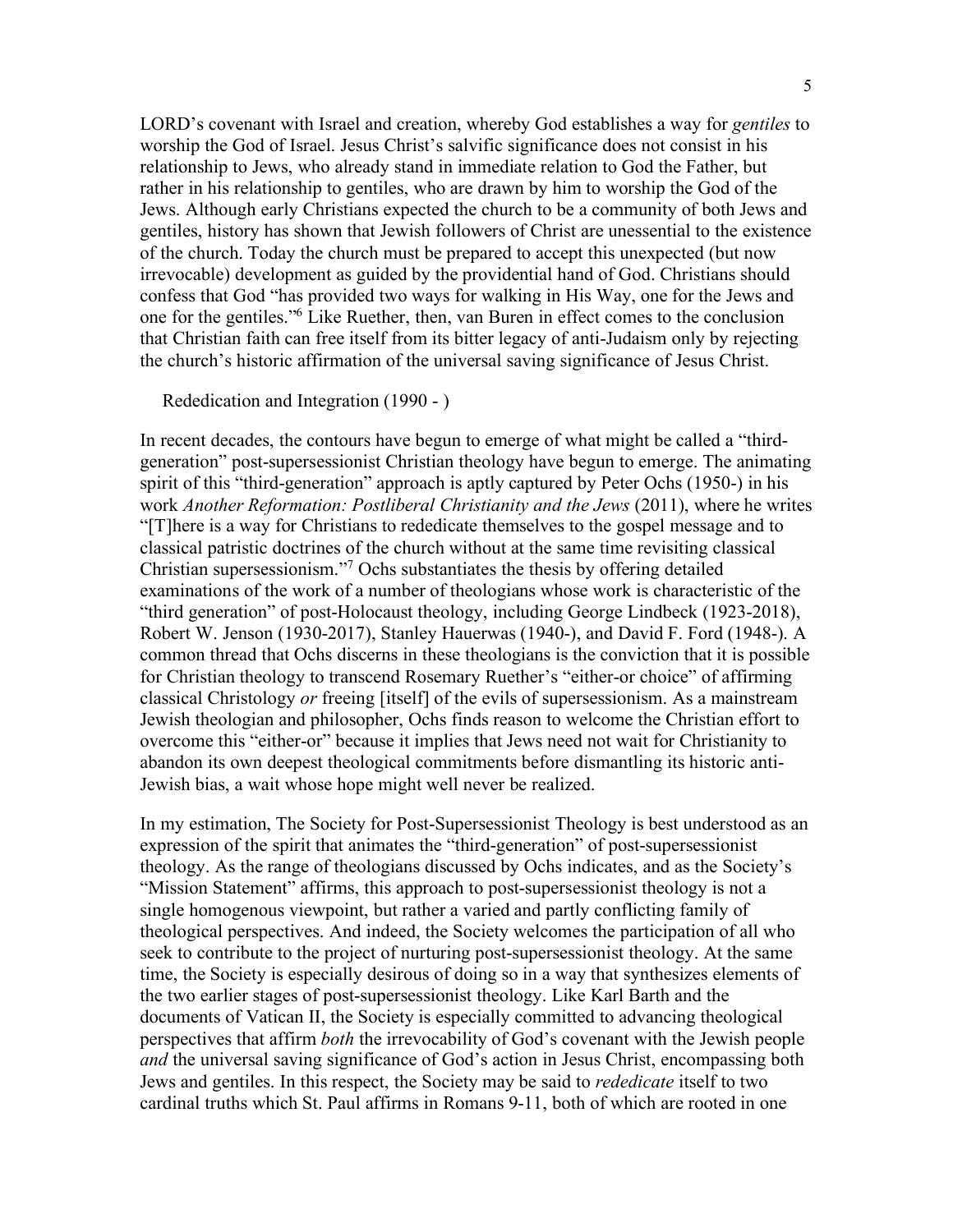and the same reality, namely, the merciful fidelity of the Triune God revealed in Jesus Christ. At the same time, the Society wishes to make room for theological approaches that shares the judgment of thinkers like van Buren and Ruether, who demonstrated that anti-Jewish patterns of thought are deeply entrenched in much traditional Christian exegesis and theology. With them, the Society recognizes that it is not enough for Christians to affirm Israel's ongoing covenant while continuing to affirm foundational doctrines in an unexamined way. Rather, Christians must seek to *integrate* the affirmation of God's fidelity to the Jewish people into their understanding of the full range of Christian doctrines, including the doctrine of God, christology, ecclesiology, and eschatology. Moreover, it seeks to do so in a way that encourages the participation of all who are concerned with the future of post-supersessionist theology, including those who identify themselves as members of the Jewish people and as followers of Jesus Christ. It is important to mention this last point explicitly, both because the problem of supersessionism can scarcely be examined and overcome without attending to the reality and significance of messianic Jewish identity, and also because earlier iterations of postsupersessionist thought were at times reluctant to recognize and engage this important family of voices.

So much by way of introduction. Again, welcome to the first annual meeting of the Society of Post-Supersessionist Theology. I look forward to our work together in the years ahead.

 $\overline{a}$ 

<sup>3</sup> Jules Isaac, *Jesus and Israel: A Call for the Necessary Correction of Christian teaching on the Jews*, trans. Sally Gran (New York: Holt, Rinehart and Winston, 1971). The work was originally published in French in 1948.

<sup>4</sup> Eliezer Berkovitz, "Judaism in the Post-Christian Era," *Judaism* 15 (1966), 77, 82.

<sup>5</sup> Franz Rosenzweig, *The Star of Redemption* (Boston: Beacon Press, 1972). Van Buren signals his debt to Rosenzweig in programmatic fashion by beginning the first volume of his work with the word "Death" and ending it with the word "life," just as Rosenzweig had done in the *Star of Redemption*.

<sup>6</sup> Paul van Buren, *A Theology of the Jewish-Christian Reality: Part One: Discerning the Way* (Edinburgh: T&T Clark, 2000), 61. Vols. 1-2 of the trilogy were originally published by Seabury Press in 1980 and 1987; Vol. 3 was originally published by Harper & Row in 1987.

<sup>&</sup>lt;sup>1</sup> "Declaration to the Representatives of the World Council of Churches," by the Council of the Protestant Church in Germany (October 19, 1945), in Franklin Sherman, ed., *Bridges: Documents of the Christian-Jewish Dialogue* (New York: Stimulus Books, 2011), 41-42.

<sup>&</sup>lt;sup>2</sup> "Declaration of Guilt toward the Jewish People," adopted by the Synod of the Evangelical Lutheran Church of Saxony (April, 1948), in Sherman, *Bridges*, 45.